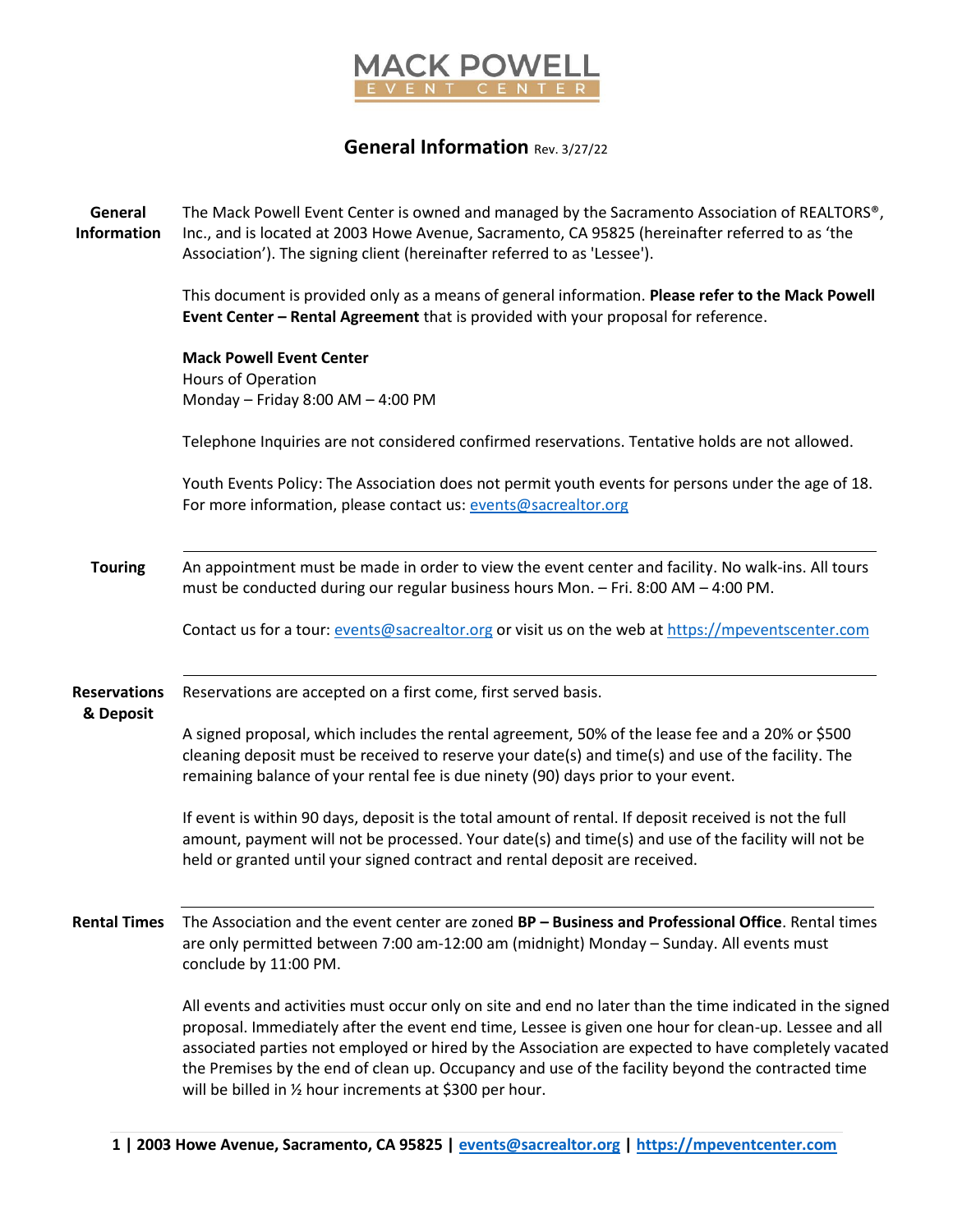

Weekend rental time is based on a total of 9-hours (2hrs set-up, 6hr event, 1hr clean-up). On weekdays there is a 4-hour minimum needed to book our Event Center. Additional time, if needed or requested, is subject to additional fees. It is understood that your event may be shorter than 6 or 4 hours.

There is a 2-hour minimum needed to book our smaller rooms (Executive Boardroom, Presidents Room and Training Room).

Lessee is allowed use of our ADR Center rooms (if available) at no additional cost.

**Clean-up** Occupancy and use of the facility beyond the contracted time will be billed in ½ hour increments at \$300 per hour.

> Lessee is required to check-in and check-out with the Association Staff, complete a walk-through, and sign walk-through form. **Failure to check-in and check-out with staff may result in forfeiture of Lessee's Event Deposit.**

A representative of the Association will be on site during the entire event and will be checking periodically with the responsible parties to ensure everything is running smoothly.

**Security** Security is required for all events outside of regular business hours or events serving any type of alcohol. Uniformed security will be hired by the Association. One guard is required per 100 guests. The Association will coordinate and book security for your event. Outside security companies are not allowed.

**Alcohol & Permits** The Association's role regarding the use of alcohol on the premises is limited to the signing of Daily License. Lessee is responsible for any and all permits that are deemed necessary for the event. The Association will not advise or educate Lessee regarding state and local law, policy, or regulation.

> The Association reserves the right to cancel the entire agreement and ask the entire party to leave if (1) a minor is consuming alcohol; (2) an adult is providing alcohol to a minor; or (3) one or more guests appears intoxicated and refuse to leave the Premises upon request. The Association may exert its rights under this clause either with or without the assistance of law enforcement. All alcohol must be consumed in the Mack Powell Even Center. No alcohol is permitted anywhere outside of the building. Only commercially produced beverages labeled for retail sale may be consumed.

Lessee is responsible for any of their guests that bring alcohol onto the premises without obtaining the proper insurance/permit requirements. Events may immediately be cancelled if alcohol is consumed without meeting the permit, insurance, and security requirements.